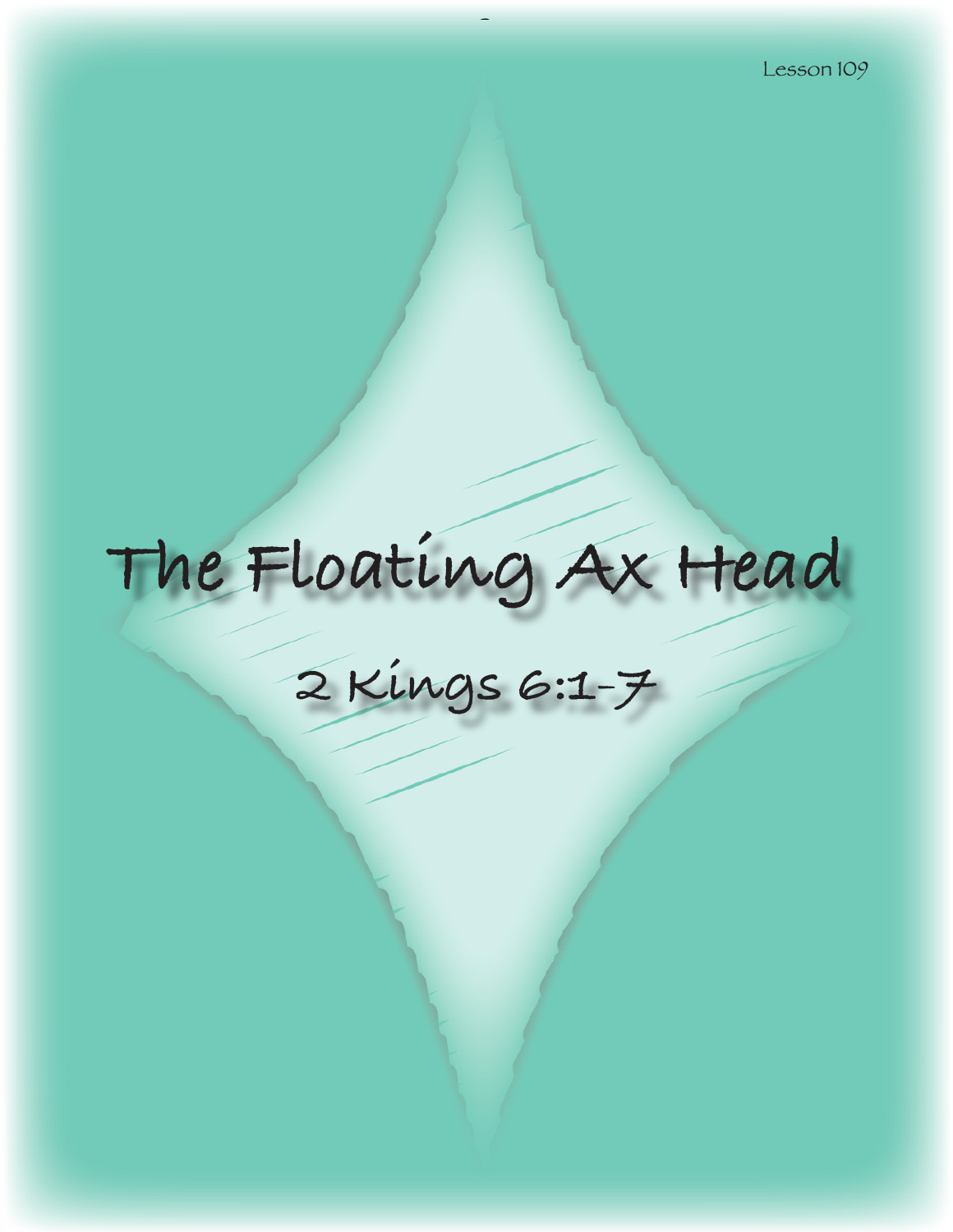#### MEMORY VERSE

2 KINGS 6:5

"But as one was cutting down a tree, the iron ax head fell into the water; and he cried out and said, 'Alas, master! For it was borrowed."

#### WHAT YOU WILL NEED:

A long piece of yarn or string (long enough to stretch across your room), masking tape, a small beanbag, and a whistle.

Graham crackers, broken into squares (5 squares for each child), cake frosting in a can, tongue depressors, and paper plates.

Gray and brown construction paper, scissors, glue, and markers.

Balloons, small strips of paper, ribbon or string, markers, and a pin.

#### ATTENTION GRABBER!

#### Beanbag Volley

For this game, you will need a long piece of yarn or string, masking tape, a small beanbag, and a whistle. In today's lesson, we will learn that the Lord is concerned about everything in our lives--even the little things. Use this game to get the children to think of ways that the Lord has answered prayer in their own family's lives.

Form two teams. Have them go to opposite sides of the room. Use a string (or yarn) long enough to go across the room. Tape the ends of the string to the wall on either side of the room. Have the string be at least 1 foot above the children's head. On the board write "Team 1" and "Team 2."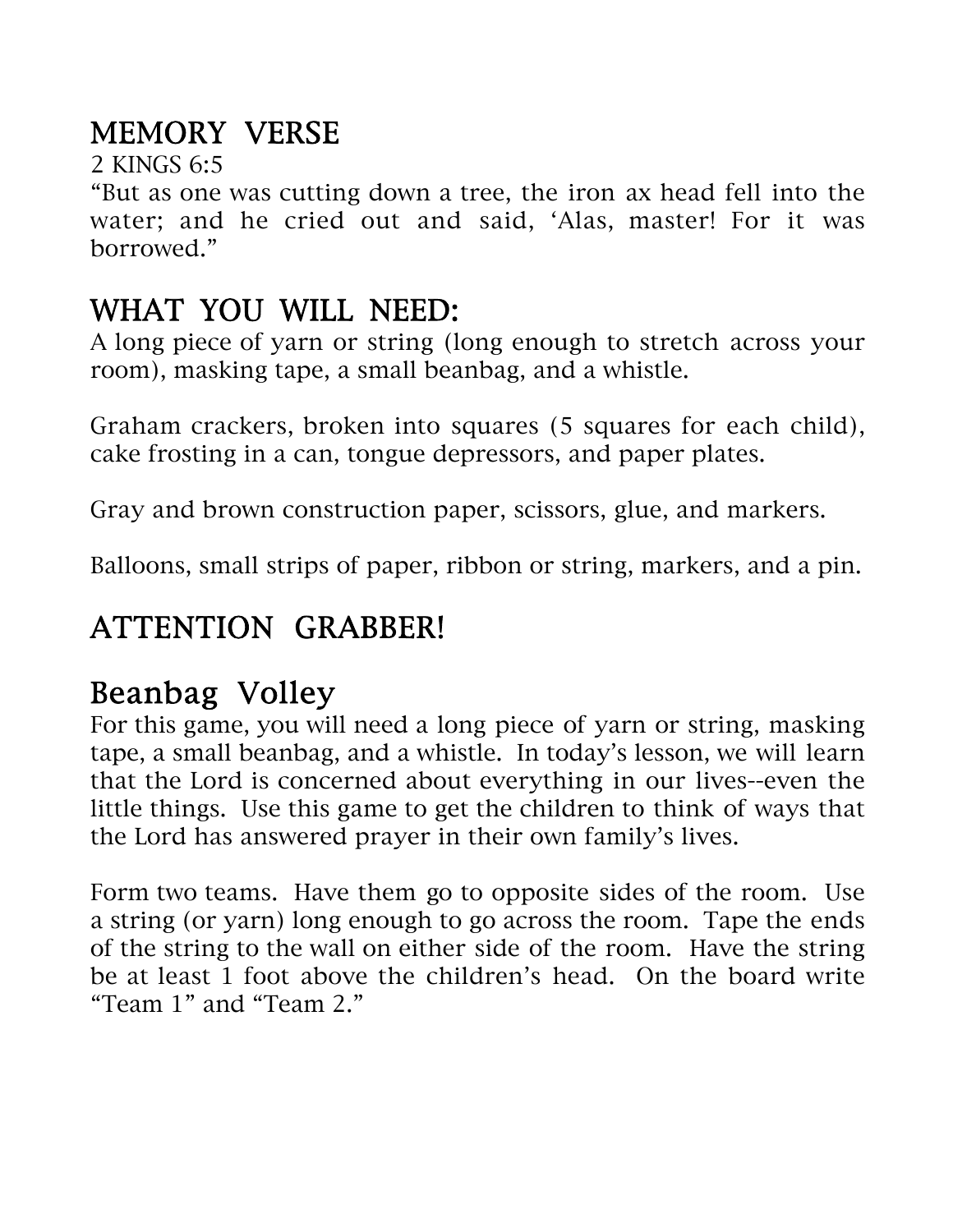When you say, "Go," toss the beanbag to one of the children. They need to give one example of how the Lord has answered a prayer for them. If they do, their team gets one point. If they have a hard time answering, allow another child from their team to give an example. Keep it timed though, (maybe 15 - 30 seconds per answer). If the team cannot answer then the other team receives the point. After they have answered, the child will toss the beanbag over the string for a child to catch on the other team. Keep repeating until everyone has had a turn to catch the beanbag and share how the Lord has answered a prayer. Declare a winning team, but have the children clap and cheer for one another.

#### LESSON TIME!

It seems that Elisha devoted much of his time and attention to the training of the young prophets. There was one group at Bethel, another at Jericho (2 Kings 2:3,4), and another at Gilgal (4:38). It was very important to Elisha that he teach and train the next generation of preachers and leaders in the ways of the Lord.

Today, one of Elisha's student prophets has a mishap—one perhaps that we would view as a little thing—but to the prophet, it was a big concern. Big or small, God is concerned about the things that concern His children. God cares about the things that concern us.

2 KINGS 6:1-3 And the sons of the prophets said to Elisha, "See now, the place where we dwell with you is too small for us.

"Please, let us go to the Jordan, and let every man take a beam from there, and let us make there a place where we may dwell." So he answered, "Go."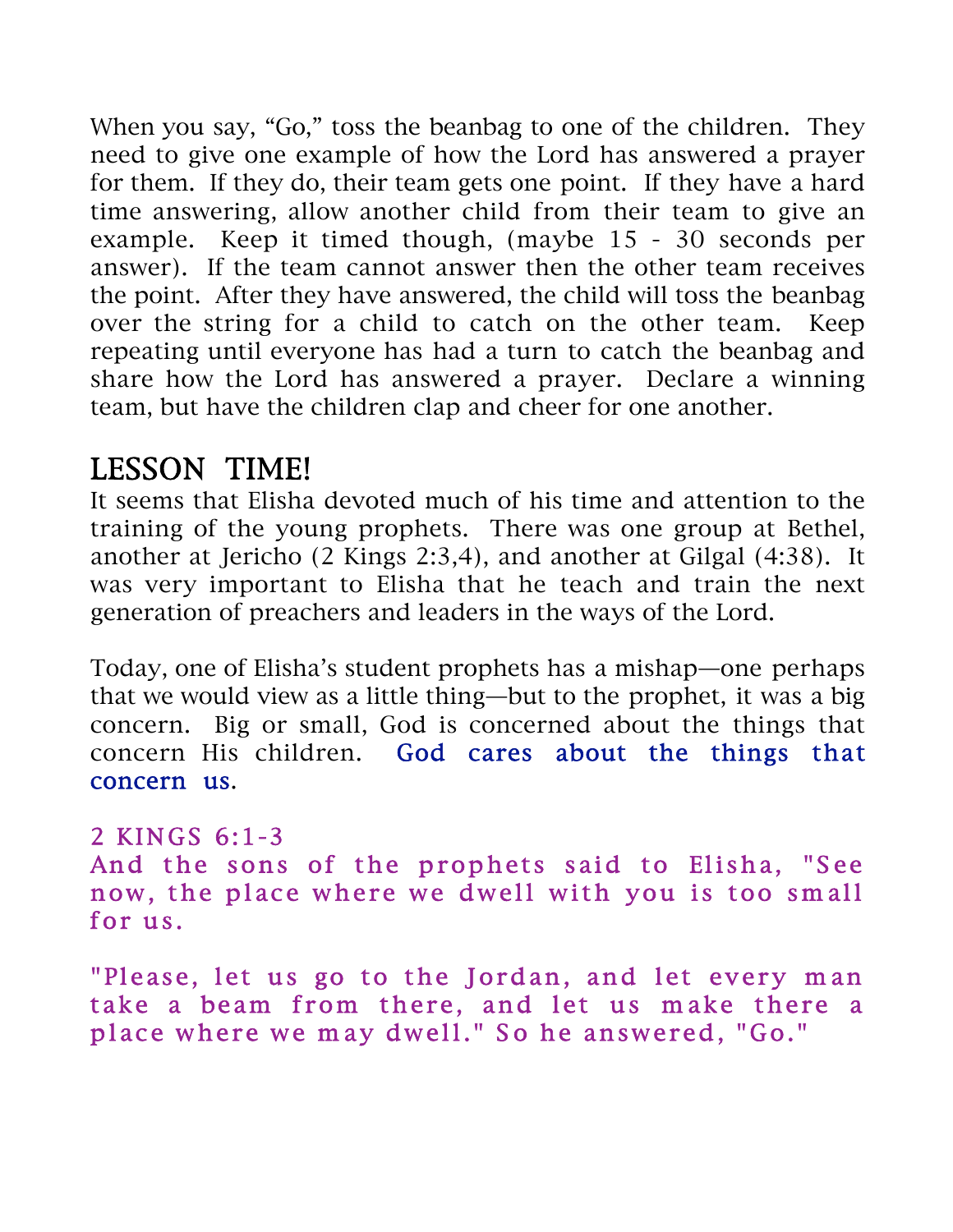#### Then one said, "Please consent to go with your servants." And he answered, "I will go."

It appears Elisha may have lived with the students as he taught them and worked with them. The school had grown and become too crowded. The students respectfully sought Elisha's consent to build another dwelling.

Proud leaders resent any suggestions that come from those under their care. Elisha demonstrates his humility in his quick consent to the students, "Go." Leaders should never consider themselves above receiving ideas from others. Proverbs 1:7b tells us, "...fools despise wisdom and instruction."

Elisha's students desired their teacher to accompany them. Elisha must have had a great relationship with these young prophets. Perhaps it was like the relationship that Paul, of the New Testament, had with Timothy. Paul called Timothy his "son in the faith." While we are young, God is faithful to give us role models to look up to--men and women who have served the Lord for a long time and are willing to help us to grow in our relationship with the Lord.

#### A Home For The Prophets

Use this edible craft as an illustration for the story and for snack! You will need graham crackers, broken into squares (5 squares for each child), cake frosting in a can, tongue depressors, and paper plates. In tonight's lesson we saw how the prophets needed a bigger home. We are going to get to build our own home for the prophets--the fun part is that after the story, we will get to eat it!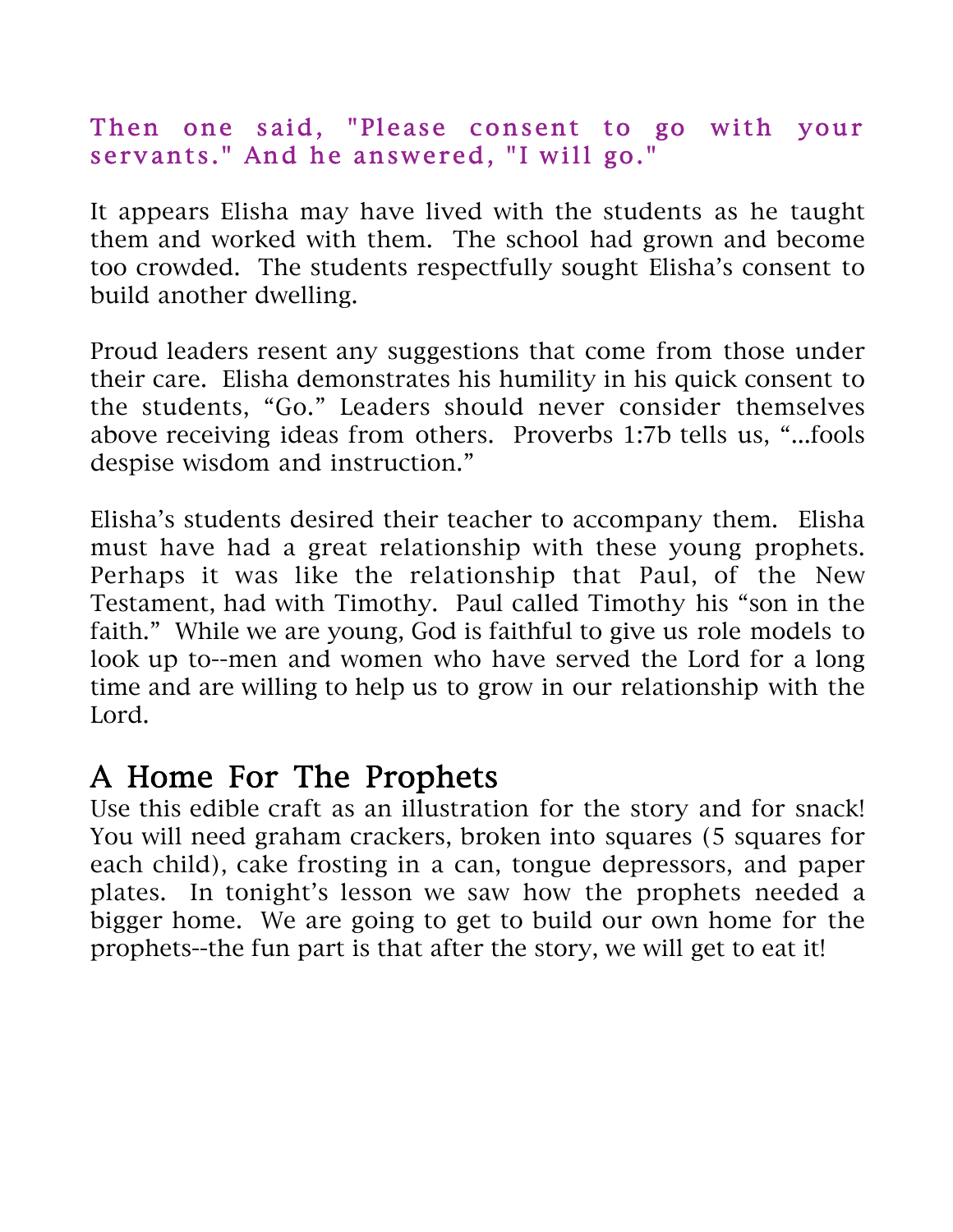Give each child 5 graham cracker squares and a tongue depressor. Have them spread the frosting with the tongue depressor on the two edges of the graham crackers to make the four walls. Then have them make a roof by placing the remaining section on the top. You may want to remind the children to go light on the frosting! For an added variation, they can try to break out or cut doors and windows in the squares.

Have the children set aside their graham cracker houses to take home with them when their parents pick them up.

2 KINGS 6:4-7 So he went with them. And when they came to the Jordan, they cut down trees.

But as one was cutting down a tree, the iron ax head fell into the water; and he cried out and said, "Alas, m aster! For it was borrowed."

So the man of God said, "Where did it fall?" And he showed him the place. So he cut off a stick, and threw it in there; and he made the iron float.

Therefore he said, "Pick it up for yourself." So he reached out his hand and took it.

As the young prophets were busy working, one dropped an iron ax head into the water. The man cried, "Alas, master!" addressing Elisha. It seemed the young man brought his concern immediately to his master, Elisha. The readiness with which he approached Elisha showed a pretty good master-student relationship. Our relationship with our loving heavenly Father should reflect a great relationship. When trouble comes, we should feel confident of God's concern and quick to "cast our cares upon Him." God cares about the things that concern us.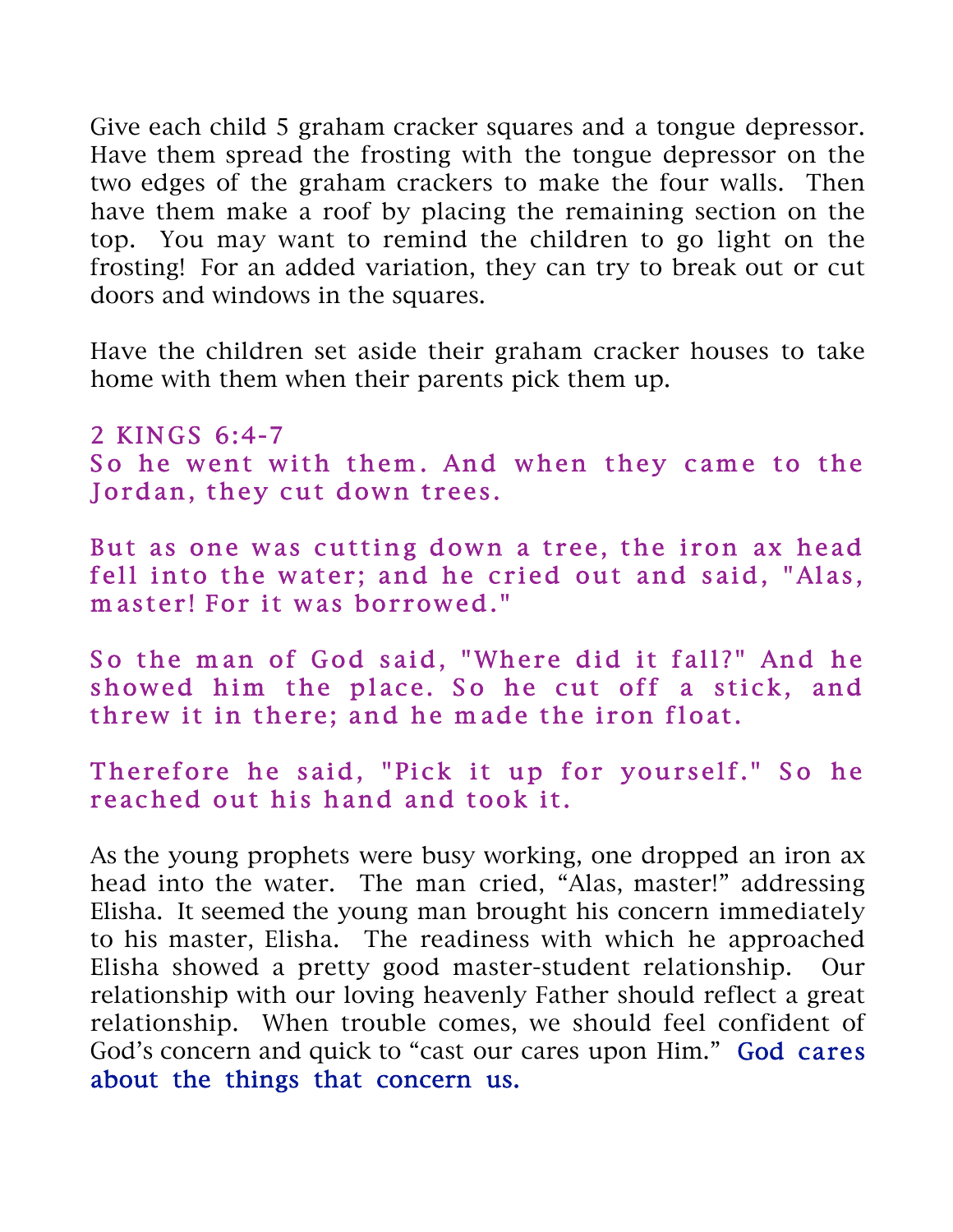Note, the young prophet's concern for the property of another person: he was very aware it was not his own ax, but another person's. It is important for us to value other people's property higher than our own. "Let each of you look out not only for his own interests, but also for the interests of others." (Philippians 2:4)

God performed another miracle through the hand of Elisha! When Elisha put the stick into the water, the iron head of the ax floated up to the top. Have you ever tried to make iron float? Iron is a very heavy metal, and it does not float; it sinks! God is never bound to the laws of gravity, or any other law of nature.

What a joy and awe there must have been in the man's heart as he retrieved the ax head he thought was lost for good. What seemed to be a bad accident turned out to bring God glory! "For we know that all things work together for good to them that love God, to them who are the called according to His purpose." (Romans 8:28) Have you ever had anything happen in your life that seemed to be a disaster, but God worked it out for good in your life? God delights in helping His children in impossible circumstances.

Remember, as the young prophet quickly brought his concerns to his mentor, so we should not worry or fret, but quickly bring our concerns to our God. God cares about every situation, small and large, and there is no situation too difficult for Him. Philippians 4:6,7 tells us, "Be anxious for nothing, but in everything, by prayer and supplication with thanksgiving, let your requests be made known unto God. And the peace of God, which passes all understanding, shall keep your hearts and minds through Christ Jesus." God cares about the things that concern us.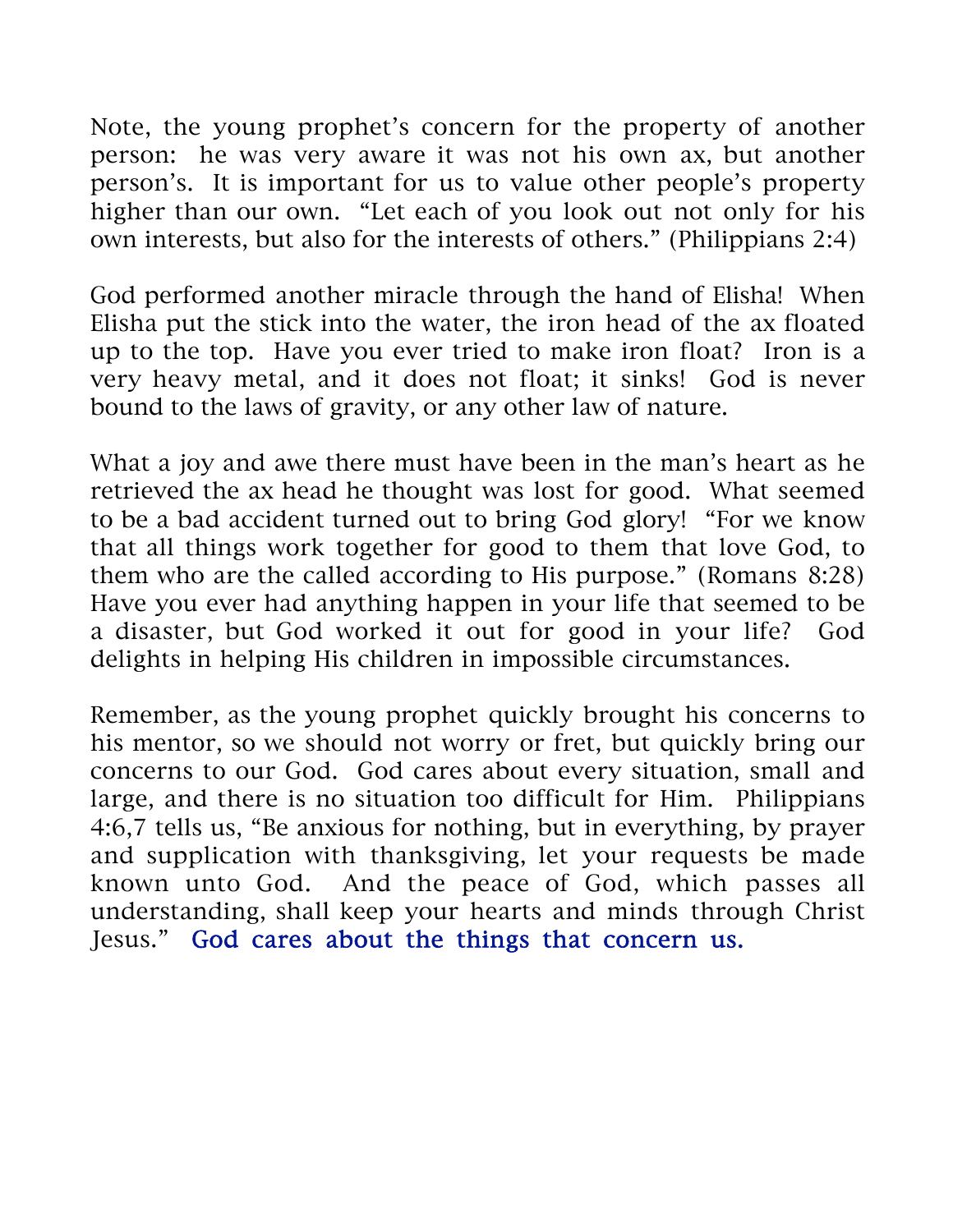This is also a good picture of how God can work miracles in the heart of man. If he can raise an iron ax head, then certainly he can change a hard, iron heart. Matthew Henry says, "God's grace can thus raise the stony, iron heart which has sunk into the mud of this world, and raise up affections naturally earthly, to things above." If He can raise up an iron ax head, He can change the hardest of hearts and bring him or her into a loving relationship with Himself.

### Ax Craft

Using gray and brown construction paper, make an ax. You will need construction paper, scissors, glue, and markers. See the example below. Have the children cut out the ax head in gray construction paper and the handle in brown construction paper.

Glue the ax head to the handle. Write the memory verse reference and/or theme onto the ax head for the children to take home and remember.



#### Thankful Balloons

You will need balloons, small strips of paper, ribbon or string, markers, and a pin. Write out the following verses about thankfulness on small sheets of paper. Do enough for each child in your class.